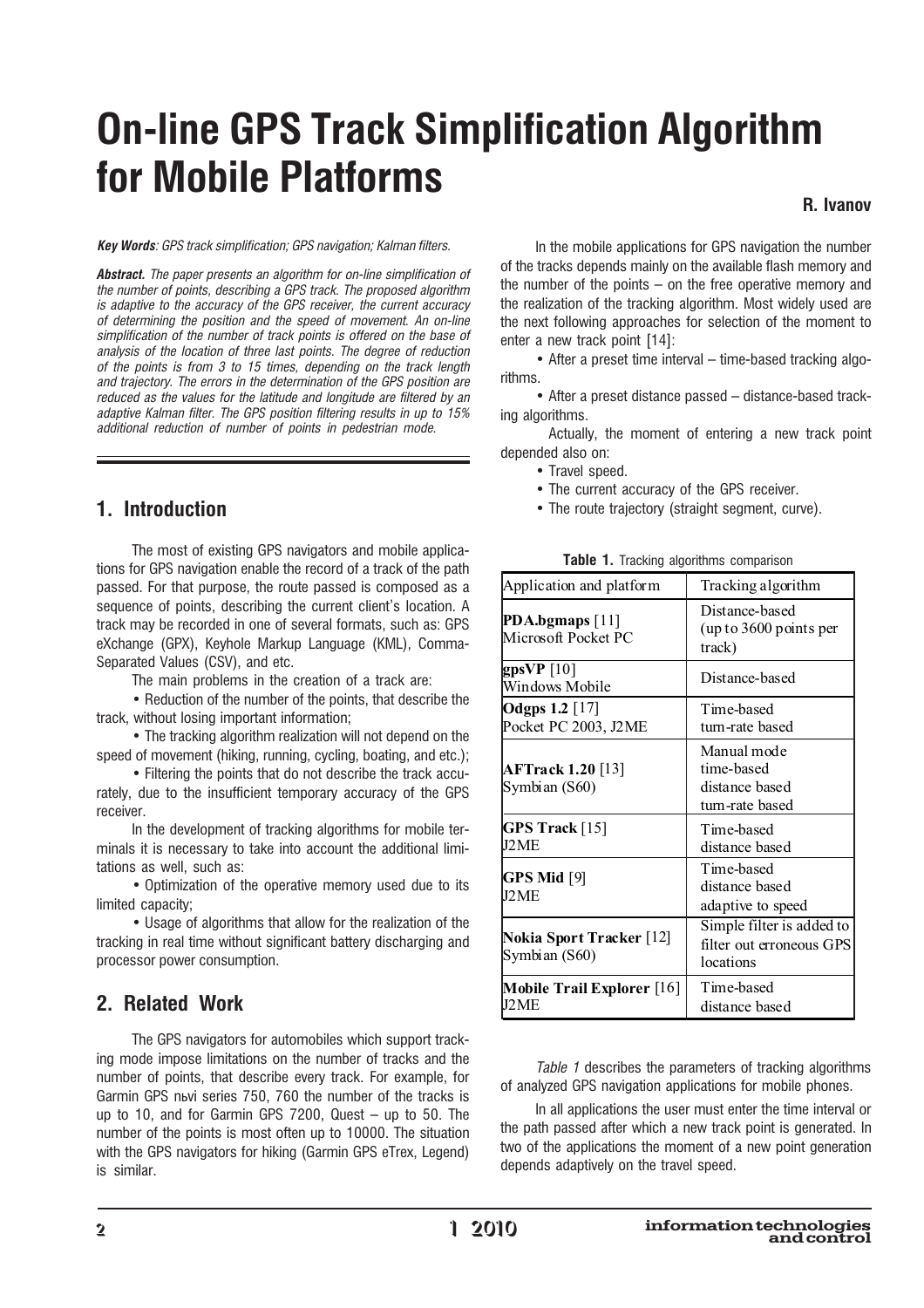## 3. Algorithm Description

The proposed tracking algorithm belongs to the distance based algorithms, but the threshold value for the distance after the passing of which a new point is entered is obtained adaptively. taking into account: the current accuracy of user's position and the travel speed. An additional reduction of the number of points is realized by means of analysis of the position of the last 3 points generated.

Figure 1 shows the sequence to obtain the moment to enter a new track point.



Figure 1. Sequence to obtain the moment to enter a new track point

The data from the GPS receiver are processed by the program module "GPS Provider", which parses the National Marine Electronics Association (NMEA) 0183 sentences to the necessary GPS data. The module "GPS Data Dispatcher" is intended to adaptively define the moment of generation of a new track point. The time interval  $(t)$ , after which a new point is entered, depends on: traveled distance  $(s)$ , the error in the user position  $(e)$ , and the current horizontal accuracy of GPS receiver  $(hdop).$ 

#### 3.1. Adaptation to the Maximum Positioning **Error**

The maximum error in the user's position  $(e)$  depends on the accuracy of the GPS receiver  $(E)$ , and on the current latitude and longitude accuracy, which depends on the number of visible satellites and the availability of reflected signals. To evaluate the current accuracy we will use the value of the parameter Horizontal Delusion of Precision (HDOP)

(1)  $e_n = E.h dop_n$ , [m].

The experiments show that in order to quarantee the accuracy of a GPS navigation system *HDOP* must be better than 4.5 for movement by car, and better than 3.5 when walking. The movement mode (by car or on foot) is software-defined, analyz-

ing the speed trend. There–fore the speed values ( $v_a$ ) are filtered by a first order low-frequency Infinite Impulse Response (IIR) filter:

(2) 
$$
\hat{v}_n = \alpha \hat{v}_{n-1} + (1 - \alpha) v_n
$$
, [km/h]

where<sup>®</sup>

 $v_n$  is the value of the speed in discrete moment *n*;

 $\hat{v}_n$  is the filtered value of the speed in the discrete moment  $n$ :

 $\alpha$  is a parameter defining how strongly the output reaction of the filter depends on the current speed value.

By speed filtering a smooth time switch between the two modes is obtained. It is assumed that if  $\hat{v}_n > v_{\tau h}$  the travel mode is by car, otherwise  $-$  on foot.

#### 3.2. Adaptation to the Travel Speed

The moment to enter a new track point depends on travel speed – when the speed is higher the probability of changing the directions of movement is lower than in the other case.

It is proposed a new track point to be entered after the user has passed a certain distance  $(s)$ , the value of which changes adaptively depending on the travel speed.

It is assumed that the interval of possible values of  $s$  is within the range [e,  $S_{\text{max}}$ ], where e is the current accuracy of positioning:

(3) 
$$
s_n = S_{max} [m]
$$
 if  $\hat{v}_n > 100$  km/h, otherwise:  

$$
s_n = e_n + \frac{S_{max} - e_n}{100} \hat{v}_n
$$
 [m]

#### 3.3. Wild Points Filtering

The largest error in GPS data is obtained when the accuracy of the GPS receiver is low and when changing the number of visible satellites and speed. This type of errors (wild points) must be filtered before the algorithm for track simplification. Wild points filtering is realized by blocking the generation of GPS data when there are significant changes in the number of visible satellites or in the values of HDOP and speed. For this purpose, program timers are used.

### 3.4. Erroneous GPS Positions Filtering with **Adaptive Kalman Filter**

The Kalman filtering is an optimal estimation method that has been widely used in Global Positioning and Inertial Navigation Systems [5]. For GPS navigation the level of measurement noise in GPS data is environmental and user movement dependent. In this case Kalman filter is not optimal and may cause to an unreliable results, for example over-smoothing in curves. One solutions for that problem is adaptive Kalman filtering. Adaptive filtering is trying to determine the statistic parameters of the dynamic system, based on the value of the predicted residuals [1]. To identify the vehicle dynamics and noise covariance matrix a fuzzy logic and neural networks are used [2,4,7]. Such techniques can not be realized in real time when application is started on mobile terminals.

The main source of errors in the definition whether a point shall belong to the track or not is the error in user's GPS position. It is biggest in the moment of transition from invalid to valid data. In order to minimize it we suggest the sequence of latitude and longitude values to be filtered through a first order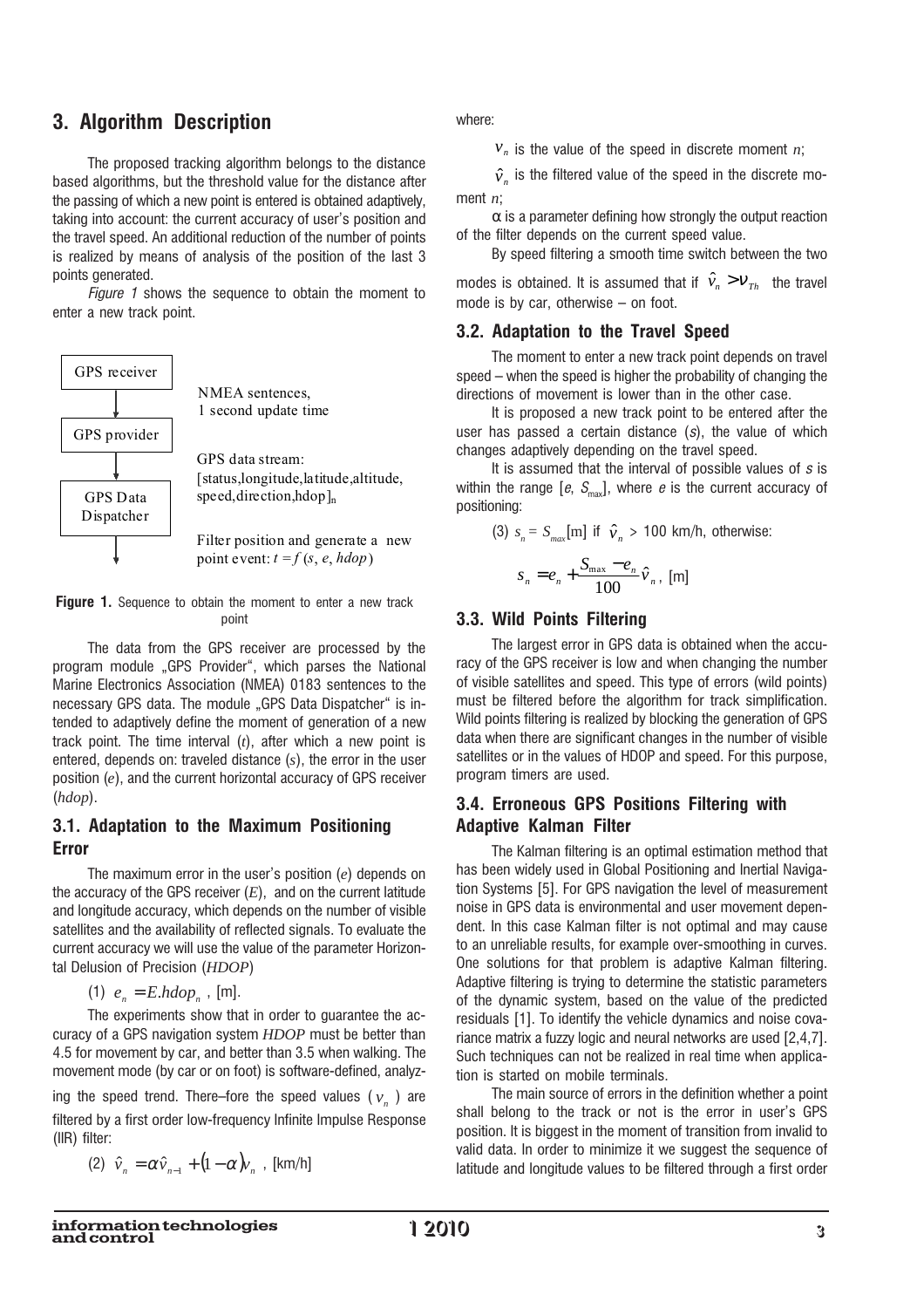Kalman filter. The degree of filtering is defined through the values

for the noise variance in the GPS data ( $r_{\text{min}} \le r \le r_{\text{max}}$ ). We propose the limit values of  $r$  to depend on the current speed value (in curves the value of the filtered speed slowly falls, thus preventing over-smoothing):

$$
\Delta v_n = floor(\hat{v}_n/4),
$$

(4) 
$$
r_n = r_{\min}
$$
 if  $\hat{v}_n > 60$  km/h,

$$
r_n = r_{\text{max}} - \frac{r_{\text{max}} - r_{\text{min}}}{4} \Delta v_n
$$
 otherwise.

The value of  $r$  is re-calculated only if:

$$
(5) \quad \Delta V_n \neq \Delta V_{n-1} \, .
$$

The algorithmic realization of the filter is as follows: Initialization:

(6)  $K_0 = 0$ ,  $\hat{x}_0 = z_0$ ,  $P_0 = 0$ ,  $P_0 = 1.0$ ,  $\hat{x}$  = =  $a = 10$   $x = r$ 

$$
x_0 = z_0, q = \text{1.0}, r = r_{\text{min}}
$$

Prediction:

(7) 
$$
\hat{x}_{k}^{-} = \hat{x}_{k-1}, P_{k}^{-} = P_{k-1} + q
$$

Update:

(8) 
$$
K_{k} = P_{k}^{-} / (P_{k}^{-} + r)
$$

$$
\hat{x}_{k} = \hat{x}_{k}^{-} + K_{k} (z_{k} - \hat{x}_{k}^{-})
$$

$$
P_{k} = (1 - K_{k}) P_{k}^{-}
$$

where  $\hat{x}_k$  is a posteriori state estimate at discrete time k,  $\hat{x}_0$ is a priori state estimate,  $z_k$  is actual measurement (longitude, latitude),  $P_k$  is a posteriori estimate error covariance,  $P_k^-$  is a priori estimate error covariance,  $K_{\mu}$  is Kalman gain, r is measurement noise variance,  $q$  is system noise variance.

The filtered data (longitude, latitude) coincide with the a posteriori state estimate.

#### 3.5. On-line Simplification of Number of Points, **Describing a Track**

When Java 2 Mobile Edition (J2ME) based GPS navigation systems for the mass consumers are developed, optimization of the operative memory used is necessary. On-line reduction of the number of points in track is offered on the base of analysis of the location of the three last points entered (see figure 2).

The track simplification algorithm that is used belongs to perpendicular-distance algorithms.

Point  $p_1$  is the last one belonging to the track. Point  $p_3$ is the last generated point. It should be defined whether point  $p_{\alpha}$ belongs to the track. For that purpose the value of the angle

 $\gamma$ ,  $\gamma = |\alpha_1 - \alpha_2|$  is obtained. If  $\gamma \geq \gamma_{Th}$ , then it is assumed that point  $p_2$  is a part of the track, otherwise point  $p_2$  is ignored. The value of the threshold  $\gamma_{\tau_h}$  is obtained adaptively, depending on the value of the filtered speed:

(9) 
$$
\gamma_{\text{Th}} = \gamma_{\text{min}}
$$
 if  $\hat{v}_n > 50$  km/h

$$
\gamma_{\scriptscriptstyle Th} = \gamma_{\scriptscriptstyle \rm max} - \frac{\gamma_{\scriptscriptstyle \rm max} - \gamma_{\scriptscriptstyle \rm min}}{50} \,\hat{\nu}_{\scriptscriptstyle n} \ \, \text{otherwise.}
$$

In order not to miss important track points in long and smooth curves an additional check is made for the distance  $(d)$ between point  $p_2$  and the segment, formed by points  $p_1$  and  $p_3$ (nearest path to track). If  $d > d_{Th}$ , point  $p_2$  belongs to the track notwithstanding that the condition  $\gamma \geq \gamma_{\gamma_h}$  is not fulfilled. The value of the threshold  $d_{\tau}$  is obtained adaptively, depending on the current value of HDOP.



**Figure 2.** Reduction of the number of points, describing a track

#### 3.6. Algorithm Pseudo-code

The module GPS Data Dispatcher is intended to inform via messages the other program modules for new events from the GPS receiver. Figure 3 shows the main program loop through which the moment for generation a new point is determined.

|  |                                                          | Initialization:                                                       |
|--|----------------------------------------------------------|-----------------------------------------------------------------------|
|  | E=10, lastLon=0, lastLat=0, distTh=0, $\hat{v}_{n-1}$ =0 |                                                                       |
|  | 2.5                                                      | Get new GPS data:<br>{lon, lat, alt, speed, direction, hdop, status}, |
|  | 3.                                                       | AddNewPoint(GPS data)                                                 |
|  |                                                          | Go to step 2                                                          |

Figure 3. GPS Data Dispatcher main loop

The method AddNewPoint realizes: speed filtering, position filtering, travel mode definition (by car or on foot), and generation of a new point, if there are nece-ssary conditions  $-$  HDOP, the speed and path passed within the needed ranges (see figure 4).

The program module which realizes the tracking algorithm must listen its mailbox for "newpoint" messa-ge. After receipt the message the GPS data are read by the GetNewPoint method and the reduction of the points is realized with the OptimizeTrack method (figure 5).

The optimization procedure requires two buffers of the type double (xpath, ypath) for buffering the coordinates of the last three points. The pseudo-code of the OptimizeTrack method is shown in *figure*  $6$ *.*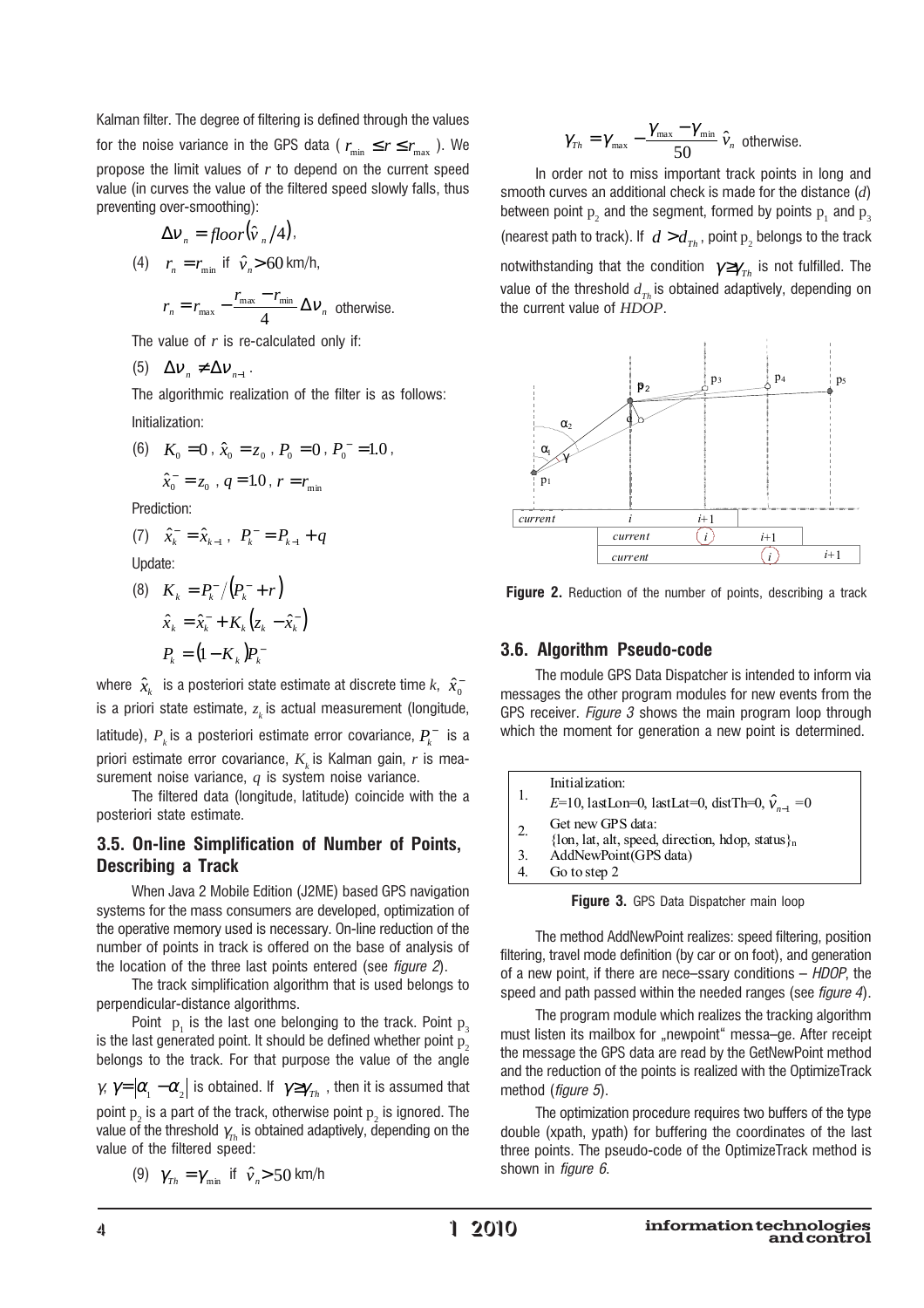| 1.  | Algorithm <b>AddNewPoint</b> (GPS data)                                                              |
|-----|------------------------------------------------------------------------------------------------------|
| 2.  | $v_n$ =speed <sub>n</sub> , $\hat{v}_n$ = FilterSpeed( $\hat{v}_{n-1}$ , $v_n$ )                     |
| 3.  | if $(\hat{v}_n > v_{Th})$                                                                            |
| 4.  | $HDOPmax=4.5$                                                                                        |
| 5.  | else                                                                                                 |
| 6.  | $HDOPmax=3.5$                                                                                        |
| 7.  | endif                                                                                                |
| 8.  | $if (h dop_n < HDOP_{max})$                                                                          |
| 9.  | $e_n = E.h \text{dop}_n$                                                                             |
| 10. | if $(v_n > 100)$                                                                                     |
| 11. | $distTh = S_{max}$                                                                                   |
| 12. | else                                                                                                 |
| 13. | dist Th = $e_{\perp} + [(S_{\text{max}} - e_{\perp})/100]\hat{v}_{\perp}$                            |
| 14. | endif                                                                                                |
| 15. | [filtLon <sub>n</sub> , filtLat <sub>n</sub> ] = filterPosition(lon <sub>n</sub> ,lat <sub>n</sub> ) |
| 16. | $dist = GPSDist(filtLon, filtLat, lastLon, lastLat)$                                                 |
| 17. | if $(dist \geq distTh)$                                                                              |
| 18. | $lastLon = lonn$                                                                                     |
| 19. | $lastLat = latn$                                                                                     |
| 20. | POBox.add("newpoint")                                                                                |
| 21. | endif                                                                                                |
| 22. | endif                                                                                                |

Figure 4. AddPointToTrack algorithm

| 1.  | $i=0$ , numberOfPoints=0, xpath [3], ypath [3] |
|-----|------------------------------------------------|
| 2.  | while                                          |
| 3.  | $GetNewPoint(filtLn_n, fillLat_n, hlop_n)$     |
| 4.  | OptimizeTrack( $filtLn_n, filtLat_n$ )         |
| .5. | endwhile                                       |

Figure 5. Tracking algorithm main loop

Through the AddPoint method a new track point is inserted. The method is called only if the CheckPoints method, which realizes the algorithm for optimization of the number of points, returns true. The realization of the CheckPoints method is shown in *figure* 7.

## **4. Experimental Results**

In order to evaluate the characteristics of the algorithm presented two types of experiments were made:

1. Off-line experiments with Matlab™: obtaining of values of the parameters used, adaptive Kalman filtering, track simplification, and analysis of the positioning error in comparisons between the optimal track, obtained by a GPS map and the test tracks, obtained on-line.

2. On-line experiments with mobile terminals (Nokia 6630, Nokia N95): record tracks in CSV format.

The programs developed for Matlab™ enable: parameter adjustment; obtaining optimal track in CSV format via GPS map; determination of the positioning error by comparison between the optimal track and the tracks, obtained when proposed algorithm is used.

In table 2 are given values of the parameters used. They are obtained after off-line experiments.

| 1.  | Algorithm <b>Optimize Track</b> $(\text{lon}_n, \text{lat}_n)$   |
|-----|------------------------------------------------------------------|
| 2.  | $x$ path $[i] = \text{lon}_{n}$ , ypath $[i] = \text{lat}_{n}$   |
| 3.  | $i = i + 1$                                                      |
| 4.  | if $(i = 1)$                                                     |
| 5.  | AddPoint(xpath[0], ypath[0])                                     |
| 6.  | $numberOfPoints++$                                               |
| 7.  | return                                                           |
| 8.  | endif                                                            |
| 9.  | if $(i=3)$                                                       |
| 10. | <b>if</b> (CheckPoints(xpath, ypath, hdop <sub>n</sub> ) = true) |
| 11. | $xpath[0] = xpath[1], ypath[0] = ypath[1]$                       |
| 12. | AddPoint(xpath[0], ypath[0])                                     |
| 13. | $numberOfPoints$ $++$                                            |
| 14. | return                                                           |
| 15. | endif                                                            |
| 16. | $xpath[1] = xpath[2], ypath[1] = ypath[2]$                       |
| 17. | $i = 2$                                                          |
| 18. | endif                                                            |

Figure 6. OptimizeTrack algorithm



Figure 7. CheckPoints algorithm

Table 2. Parameter values

| Parameter                                  | Description                                                                                                                                              |
|--------------------------------------------|----------------------------------------------------------------------------------------------------------------------------------------------------------|
| $\alpha$ = 0.65                            | This value guarantees a delay of 8 sec. in<br>case of route curves. The aim is to prevent<br>over-smoothing due to high values of the<br>parameter $r$ . |
| $r_{\min} = 1.0$<br>$r_{\text{max}} = 4.0$ | The so selected interval for the parameter $r$<br>guarantees the filtering of the GPS position<br>without occurrence of invalid data.                    |
| $\gamma_{\min} = 10^{\circ}$               | The minimum and maximum value for the<br>threshold for angle $\gamma$ over which it is                                                                   |
| $\gamma_{\rm max} = 25^{\circ}$            | assumed that the point belongs to the route.                                                                                                             |
|                                            | $E=10 \text{ m}$ , $d_{Th} = 4.25 \text{*hdop}$ , $S_{max} = 65 \text{ m}$ , $v_{Th} = 8 \text{km/h}$                                                    |

Figure 8a shows the track, which consists of 71 points, length 1775 m. After filtering and number of points reduction, a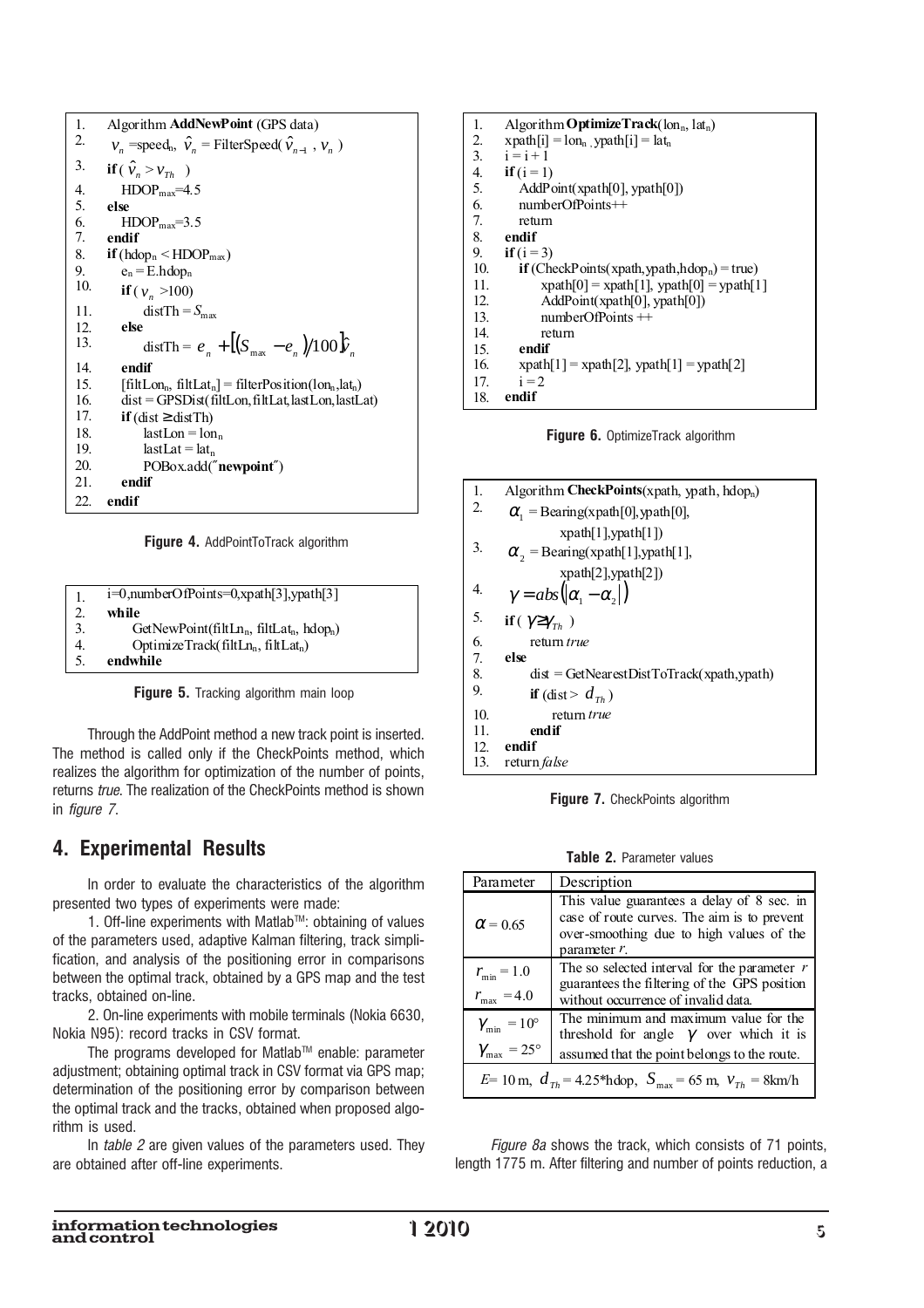track with 16 points (length 1738 m) is obtained. The actual length of the track is 1701 m.



Figure 8. Example for track filtering and simplification

To calculate positioning error a track with two sections is analyzed: 1st section  $-$  car mode (the first 8 points) and 2nd section - pedestrian mode (the last 6 points). The total length of the optimal track is 1951 m and is described with 14 points. The track has been passed 20 times with HDOP values within the interval [0.9, 3.2]. Each track is recorded on the flash disk of the mobile terminal in CSV format. The trajectories of the optimal track and one of the test tracks are shown in figure 9.



Figure 9. Original (true) and test track

The comparison between the optimal and test tracks is realized with a Matlab™ application. The results obtained are described in table 3.

|  | Table 3. Experimental results - tracks comparisor |  |  |  |
|--|---------------------------------------------------|--|--|--|
|--|---------------------------------------------------|--|--|--|

| Track   | L, m | $MPE$ m | Nred/Nopt | Nraw/Nred |
|---------|------|---------|-----------|-----------|
| on car  | 1659 | 5.9     | 1.075     | 4.94      |
| by foot | 292  | 7.8     | 1.417     | 1.58      |
| all     | 1951 | 6.85    | 1.22.1    | 3.26      |

The following abbreviations are used:  $L -$  track length; MPE - maximum positioning error; Nopt - number of points in optimal track; Nred - averaged number of points in test tracks, when the algorithm for on-line reduction of point number is active; Nraw - averaged number of points in test tracks, when the algorithm for on-line reduction of point number is not active.

The tracks, necessary for the testing of the algorithm, are obtained in CSV format via the J2ME application for GPS navigation. Figure 10 shows two snapshots of the application: a list of the saved tracks, and a loaded track.



Figure 10. List of saved tracks and test track

#### 5. Conclusions and Outlook

One of the major problems in the development of tracking algorithms for mobile platforms is the simplifycation of the number of points, describing the track. In most cases the optimization can be realized after entering the last track point. In this case, more complicated line simplification algorithms can be used (modifications of the Ramer-Douglas-Peucker algorithm [8] or kind of Evolutionary Computation algorithms [6]), but the optimizaion of the memory and on-line tracking are not possible.

An algorithm for on-line simplification of the number of points, describing a track, is presented. The algorithm is adaptive to the current accuracy of the GPS receiver, the speed and trajectory of movement. The decision for a new point is taken on the base of analysis of the position of the last 3 points generated. The track length and maximum number of points depend on the available free flash memory and the battery capacity. For Nokia N95 mobile terminal the battery discharging time is about 6.5 hours of continuous operation of the tracking algorithm. The degree of reduction of the points is from 3 to 15 times, depending on the track length and trajectory. The filtering